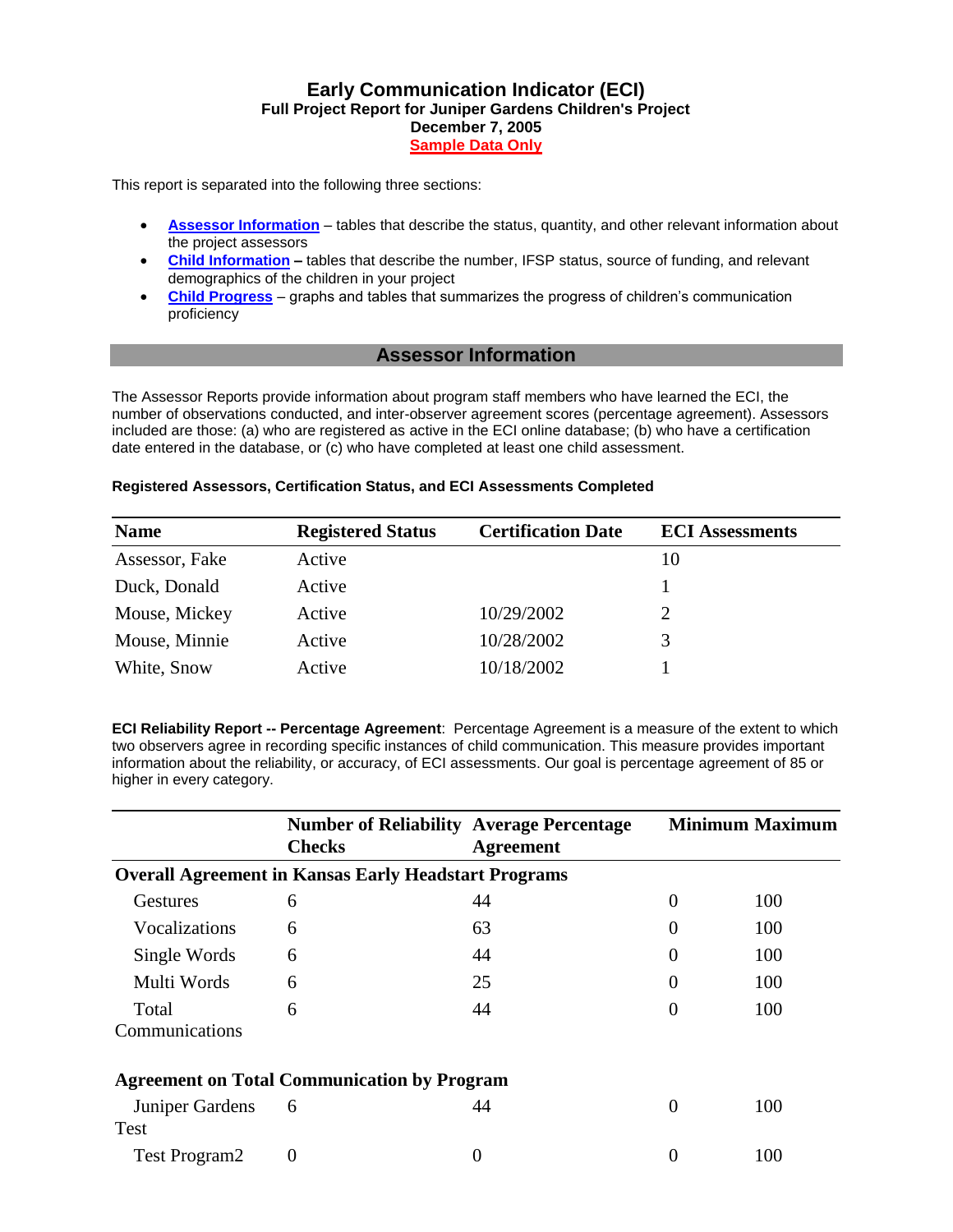# **Child Information**

The Child Reports provide descriptive information about the children who have been enrolled and who have received ECI assessments.

### **Children Enrolled – Active and Inactive**

| <b>Status</b>            | <b>Number of Children</b> | <b>Percentage of Total</b> |
|--------------------------|---------------------------|----------------------------|
| <b>Active Children</b>   |                           |                            |
| Juniper Gardens Test     | 21                        | 95.5                       |
| <b>Test Program2</b>     |                           | 4.5                        |
| <b>Total Active</b>      | 22                        | 100.0                      |
| <b>Inactive Children</b> |                           |                            |
| Juniper Gardens Test     | 7                         | 100                        |
| <b>Total Inactive</b>    | 7                         | 100.0                      |
| <b>Total Children</b>    | 29                        |                            |

The following tables describe children who are currently active in the ECI database.

### **Child age**

| <b>Age Group</b>                | <b>Number of Children</b> | <b>Percentage of Total</b> |
|---------------------------------|---------------------------|----------------------------|
| <b>Children Under 12 Months</b> |                           |                            |
| Juniper Gardens Test            | $\overline{0}$            | $\overline{0}$             |
| <b>Test Program2</b>            | 0                         | $\boldsymbol{0}$           |
| <b>Total</b>                    | 0                         | 100.0                      |
| 1-Year-Olds                     |                           |                            |
| Juniper Gardens Test            | $\Omega$                  | $\theta$                   |
| <b>Test Program2</b>            | 0                         | $\overline{0}$             |
| <b>Total</b>                    | $\overline{0}$            | 100.0                      |
| 2-Year-Olds                     |                           |                            |
| Juniper Gardens Test            | 4                         | 80                         |
| <b>Test Program2</b>            | 1                         | 20                         |
| <b>Total</b>                    | 5                         | 100.0                      |
| 3-Year-Olds                     |                           |                            |
| Juniper Gardens Test            | 5                         | 100                        |
| <b>Test Program2</b>            | 0                         | $\overline{0}$             |
| <b>Total</b>                    | 5                         | 100.0                      |
| <b>Children Older Than 3</b>    |                           |                            |
| Juniper Gardens Test            | 12                        | 100                        |
| <b>Test Program2</b>            | $\overline{0}$            | $\overline{0}$             |
| <b>Total</b>                    | 12                        | 100.0                      |
| <b>Total Children</b>           | 22                        |                            |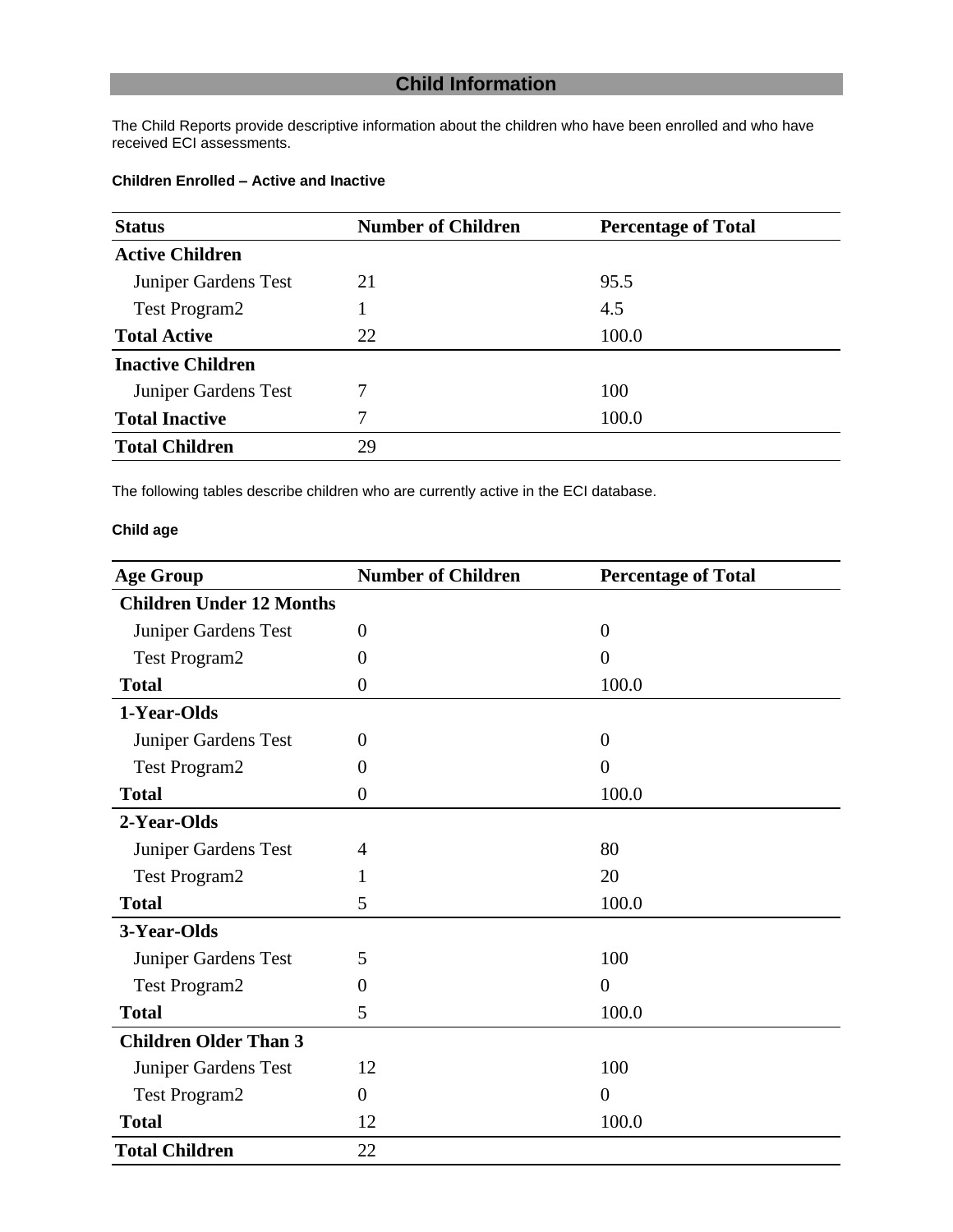### **Child Gender**

| Program              | <b>Number of Active Children</b> | <b>Percentage of Total</b> |
|----------------------|----------------------------------|----------------------------|
| <b>Girls</b>         |                                  |                            |
| Juniper Gardens Test | 15                               | 115.4                      |
| <b>Test Program2</b> | $\theta$                         | $\overline{0}$             |
| <b>Total</b>         | 13                               | 100.0                      |
| <b>Boys</b>          |                                  |                            |
| Juniper Gardens Test | 13                               | 144.4                      |
| <b>Test Program2</b> |                                  | 11.1                       |
| <b>Total</b>         | 9                                | 100.0                      |
| <b>TotalChildren</b> | 22                               |                            |

### **Special Needs Status -- IFSP**

| <b>Status</b>                    | <b>Number of Children</b> | <b>Percentage of Total</b> |
|----------------------------------|---------------------------|----------------------------|
| <b>Children Without an IFSP</b>  |                           |                            |
| Juniper Gardens Test             | 18                        | 100                        |
| <b>Test Program2</b>             |                           | $\overline{0}$             |
| <b>Total</b>                     | 18                        | 100.0                      |
| <b>Children Who Have an IFSP</b> |                           |                            |
| Juniper Gardens Test             | 3                         | 75                         |
| Test Program2                    |                           | 25                         |
| <b>Total</b>                     | 4                         | 100.0                      |
| <b>Disabilities</b>              |                           |                            |
| Communication                    | 3                         | 13.6                       |
| Social                           | 0                         | $\boldsymbol{0}$           |
| Motor                            | 0                         | $\theta$                   |
| Cognitive                        | 0                         | $\overline{0}$             |
| Unspecified                      |                           | 4.5                        |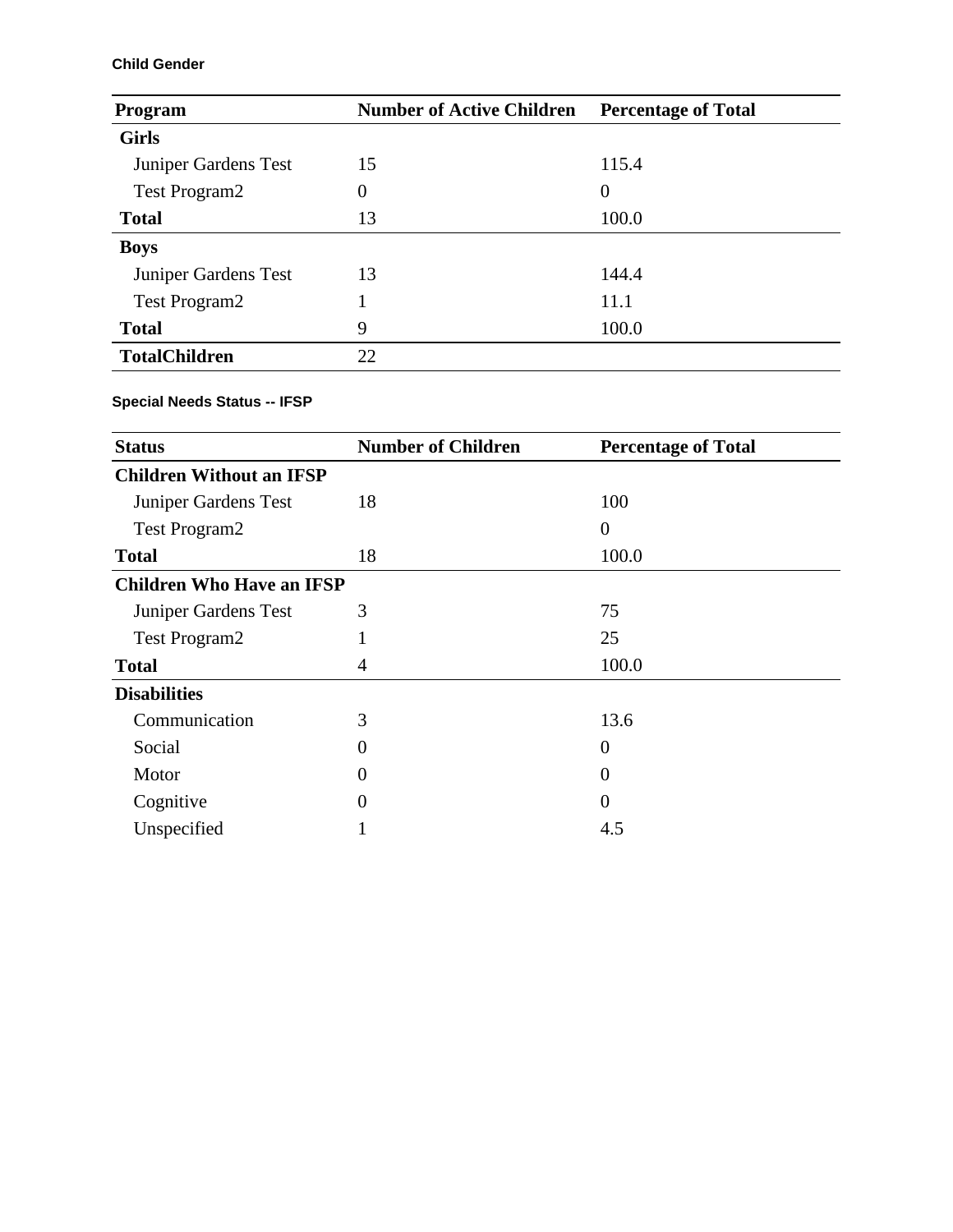## **Primary language Spoken in Child's Home**

| Language              | <b>Number of Children</b> | <b>Percentage of Total</b> |
|-----------------------|---------------------------|----------------------------|
| <b>English</b>        |                           |                            |
| Juniper Gardens Test  | 20                        | 95.2                       |
| <b>Test Program2</b>  | $\mathbf{1}$              | 4.8                        |
| <b>Total</b>          | 21                        | 100.0                      |
| <b>Spanish</b>        |                           |                            |
| Juniper Gardens Test  | $\theta$                  | $\theta$                   |
| <b>Test Program2</b>  | $\overline{0}$            | $\overline{0}$             |
| <b>Total</b>          |                           | 100.0                      |
| <b>Creole</b>         |                           |                            |
| Juniper Gardens Test  | $\theta$                  | $\boldsymbol{0}$           |
| Test Program2         | $\boldsymbol{0}$          | $\overline{0}$             |
| <b>Total</b>          |                           | 100.0                      |
| <b>Mandarin</b>       |                           |                            |
| Juniper Gardens Test  | $\theta$                  | $\overline{0}$             |
| <b>Test Program2</b>  | $\boldsymbol{0}$          | $\overline{0}$             |
| <b>Total</b>          |                           | 100.0                      |
| <b>Cantonese</b>      |                           |                            |
| Juniper Gardens Test  | $\boldsymbol{0}$          | $\boldsymbol{0}$           |
| <b>Test Program2</b>  | $\boldsymbol{0}$          | $\overline{0}$             |
| <b>Total</b>          |                           | 100.0                      |
| <b>Japanese</b>       |                           |                            |
| Juniper Gardens Test  | $\theta$                  | $\boldsymbol{0}$           |
| <b>Test Program2</b>  | $\boldsymbol{0}$          | $\overline{0}$             |
| <b>Total</b>          |                           | 100.0                      |
| Vietnamese            |                           |                            |
| Juniper Gardens Test  | $\overline{0}$            | $\boldsymbol{0}$           |
| <b>Test Program2</b>  | $\boldsymbol{0}$          | $\boldsymbol{0}$           |
| <b>Total</b>          |                           | 100.0                      |
| <b>Other</b>          |                           |                            |
| Juniper Gardens Test  | 1                         | 100                        |
| <b>Test Program2</b>  | 0                         | $\overline{0}$             |
| <b>Total</b>          | 1                         | 100.0                      |
| <b>Total Children</b> | 22                        |                            |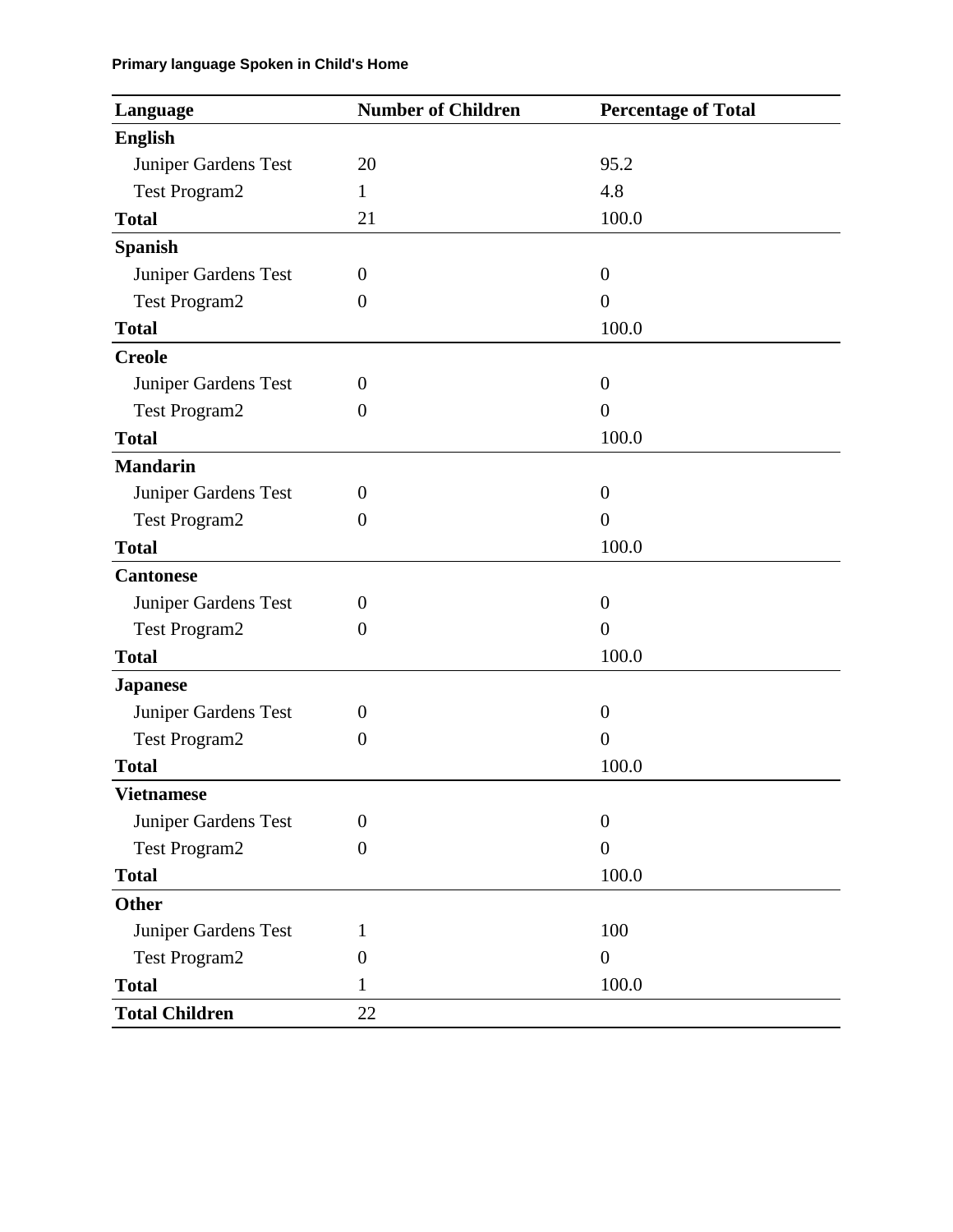#### **Source of Funding**

| <b>Number of Active Children</b><br>Program |                       | <b>Percentage of Total</b> |  |
|---------------------------------------------|-----------------------|----------------------------|--|
| <b>State</b>                                |                       |                            |  |
| Juniper Gardens Test                        | 21                    | 95.5                       |  |
| <b>Test Program2</b>                        |                       | 4.5                        |  |
| <b>Total</b>                                | 22                    | 100.0                      |  |
| <b>Federal</b>                              |                       |                            |  |
| Juniper Gardens Test                        | $\theta$              | $\theta$                   |  |
| Test Program2                               | 0                     | 0                          |  |
| <b>Total</b>                                |                       | 100.0                      |  |
| <b>Total Children</b>                       | 22                    |                            |  |
|                                             | <b>Child Progress</b> |                            |  |

These reports provide information on the children's progress in developing communication proficiency, and thus, the program's effectiveness.

#### **How Many Registered Children Have ECI Primary Data?**

In Juniper Gardens Children's Project, 22 active children have been registered, and 15 have at least one ECI assessment. A total of 62 ECI observations have been conducted with these children.

#### **How Many Primary ECI Observations Do Individual Children Have at This Point?**

| <b>Cumulative Number</b><br>of ECI Observations | <b>Percentage of</b><br><b>Children with that</b><br><b>Number of</b><br><b>Observations</b> |
|-------------------------------------------------|----------------------------------------------------------------------------------------------|
| $\overline{0}$                                  | 31.8                                                                                         |
|                                                 | 18.2                                                                                         |
| $\overline{c}$                                  | 18.2                                                                                         |
| $\overline{3}$                                  | 13.6                                                                                         |
| $\overline{4}$                                  | 4.5                                                                                          |
| 5                                               | 4.5                                                                                          |
| 6                                               | 4.5                                                                                          |
| 7                                               | 0                                                                                            |
| 8                                               | 0                                                                                            |
| > 8                                             | 4.5                                                                                          |
|                                                 |                                                                                              |

#### **Communication Distribution for Children in the Program**

This frequency histogram shows the number of children at various levels of total communication fluency across the range of 0 to 43 (the maximum level), based on their most recent assessments. This distribution provides a point in time look at the communication status of all children in the program. Based on the total communication fluency of a 36 month old as a desired outcome for all children to achieve, we define three groups of communicators based on the total communication score: Fluent, Emerging, and Novice.

Fluent communicators are children with total communication scores of 12 per minute and higher (They have all key skills in evidence).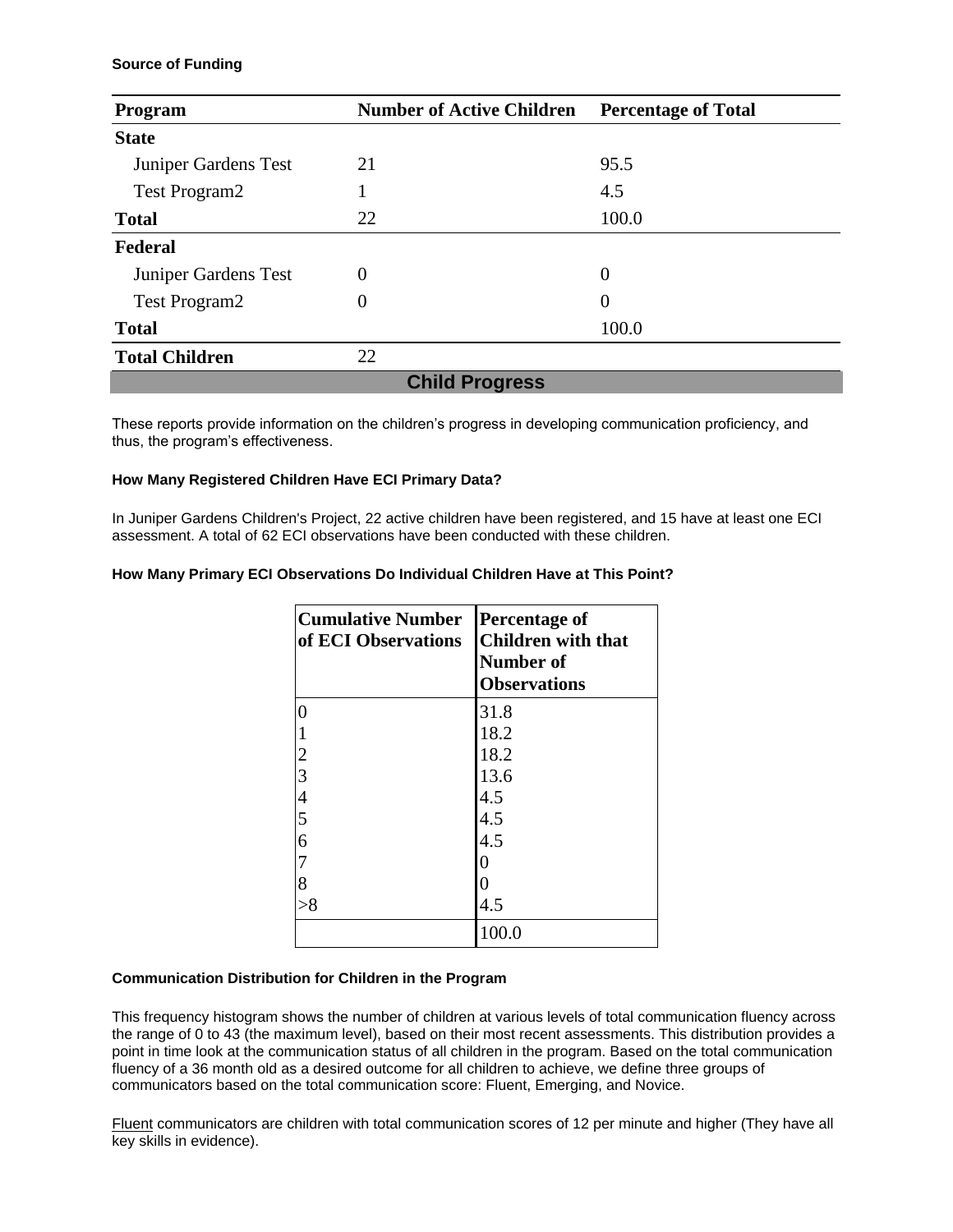Emerging communicators are children with total communication scores between 6 and 12 per minute (They are acquiring words and multiple words).

Novice communicators are children in transition from prelinguistic to spoken language between 0 and 6 per minute. (They are primarily prelinguistic communicators).

Clearly, children's age and experience strongly affects the numbers of children at these levels in a project, as does the conditions in their lives that promote communication. This chart enables project staff the ability to know where on the path to communication proficiency their children are at this point in time.



#### **Children Who Are on Target, Slightly Below (> = -1.0 SD), or Below Benchmark (> = -1.5 SD) in Total Communication Development Based on Their Latest ECI Measurement**

The first table below shows the number and percentage of children in each age group whose ECI total communication rate is on target, slightly below (-1.0 SD), or below benchmark (-1.5 SD) as indicated by normative data. Normative data are based on the performance of children in previous ECI research. In the second table, the same information is provided for each program.

**Normative Sample Description**. The normative information included in this report differs from past reports in that the normative sample is larger (N = 1311) compared to the original sample used in previous reports (N = 50). The revised normative sample includes children who attended both center- and home-based programs, including community- and university-based programs, Part C, and Early Head Start. It is representative of children who are racially diverse, with Spanish and English as home languages, and with diverse socioeconomic backgrounds. For the present analyses, children who had an IFSP were not included in the normative sample because of the interest in identifying the rate of typical communication development.

**Interpreting the ECI Proficiency Status Information**. Communication proficiency status on the ECI as presented in the next table was determined by taking into account the last, most recent ECI data point entered for each child and comparing that score to the normative ECI benchmarks for children at a comparable age. For example, if a child had 4 ECI observations entered into the system, only that child's last, or most recent ECI data were used to determine their relative proficiency status for this report in the table below. This approach enables all children with any ECI data collected for them (e.g., those with only one data point) to be included in the report.

Children listed in the following table as being *Slightly Below Benchmark* in their communication had ECI Total Communication scores that were at, or below, -1.0 standard deviation of the normative mean. Children included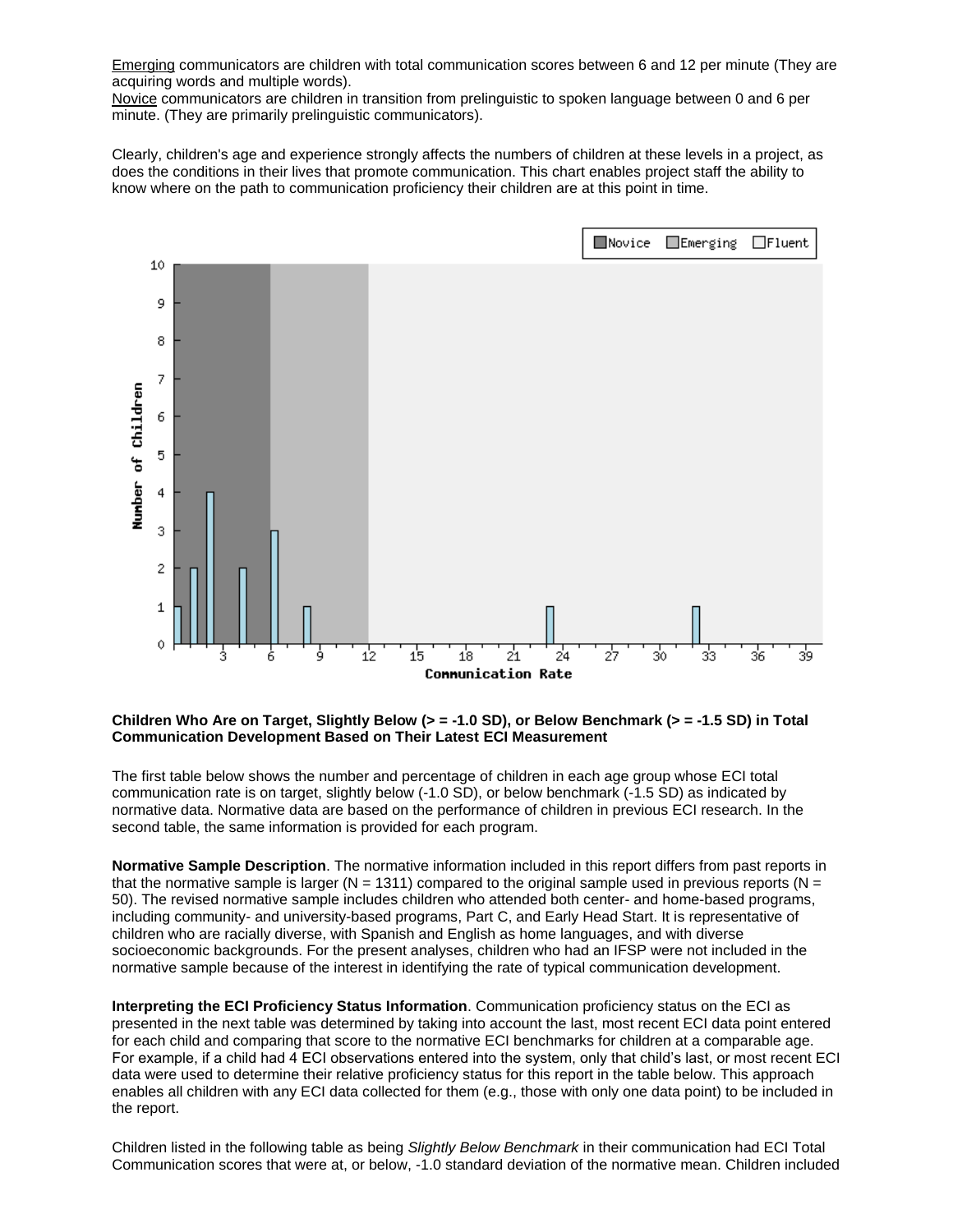in the table as being *Below Benchmark* had scores that were at, or below, -1.5 standard deviations of the normative mean. Please remember that the purpose of the ECI is to monitor children's communication progress over time, and to compare programs to the norm group to facilitate decision-making related to intervention and program planning. While these data are important in a group summary, it is also very important to attend to the individual pattern of each child's total communication when making decisions regarding intervention or referral for further testing.

| <b>Age Group Proficiency Status</b> |                |               |                                                                 |                             |
|-------------------------------------|----------------|---------------|-----------------------------------------------------------------|-----------------------------|
|                                     |                |               | <b>On Target Slightly Below Benchmark Below Benchmark Total</b> |                             |
| $1 - 11$                            | $\overline{2}$ |               |                                                                 | $\overline{2}$              |
| Months                              | 100%           | $0\%$         | 0%                                                              | 100.0%                      |
| $12 - 23$                           |                |               |                                                                 | $\mathcal{D}_{\mathcal{L}}$ |
| Months                              | 50%            | 0%            | 50%                                                             | 100.0%                      |
| 24-35                               | 4              |               | $\mathcal{D}_{\mathcal{L}}$                                     |                             |
| Months                              | 57.1%          | 14.3%         | 28.6%                                                           | 100.0%                      |
| 36-47                               |                | $\mathcal{D}$ |                                                                 | 4                           |
| Months                              | 25%            | 50%           | 25%                                                             | 100.0%                      |
| Overall                             | 8              | 3             | 4                                                               | 15                          |
|                                     | 53.3%          | 20%           | 26.7%                                                           | 100%                        |

| <b>Age Group Proficiency Status</b> |            |     |                                                                 |                   |
|-------------------------------------|------------|-----|-----------------------------------------------------------------|-------------------|
|                                     |            |     | <b>On Target Slightly Below Benchmark Below Benchmark Total</b> |                   |
| Juniper                             | 8          |     |                                                                 | 15                |
| Gardens<br>Test                     | 53.3%      | 20% | 26.7%                                                           | 100.0%            |
| Test                                |            |     |                                                                 | $\mathbf{\Omega}$ |
| Program2                            | $0\%$      | 0%  | 0%                                                              | 100.0%            |
| Overall                             | 8<br>53.3% | 20% | 4<br>26.7%                                                      | 15<br>100\%       |

#### **Children Who Are Off Target in Communication Development and Who Warrant Special Attention**

| <b>Child Name</b> | <b>Risk Status</b>            |
|-------------------|-------------------------------|
| Valient, Prince   | <b>Slightly Below Average</b> |
| Cute, Claire      | <b>Slightly Below Average</b> |
| Webb, Sasha       | <b>Slightly Below Average</b> |
| House, Danny      | <b>Below Average</b>          |
| Lewis, Bill       | <b>Below Average</b>          |
| Buzhardt, Jay     | <b>Below Average</b>          |
| Cute, Brad        | <b>Below Average</b>          |
| Cute, Annie       | <b>Below Average</b>          |
| Cute, Kevin       | <b>Below Average</b>          |
| Smith, John T.    | <b>Below Average</b>          |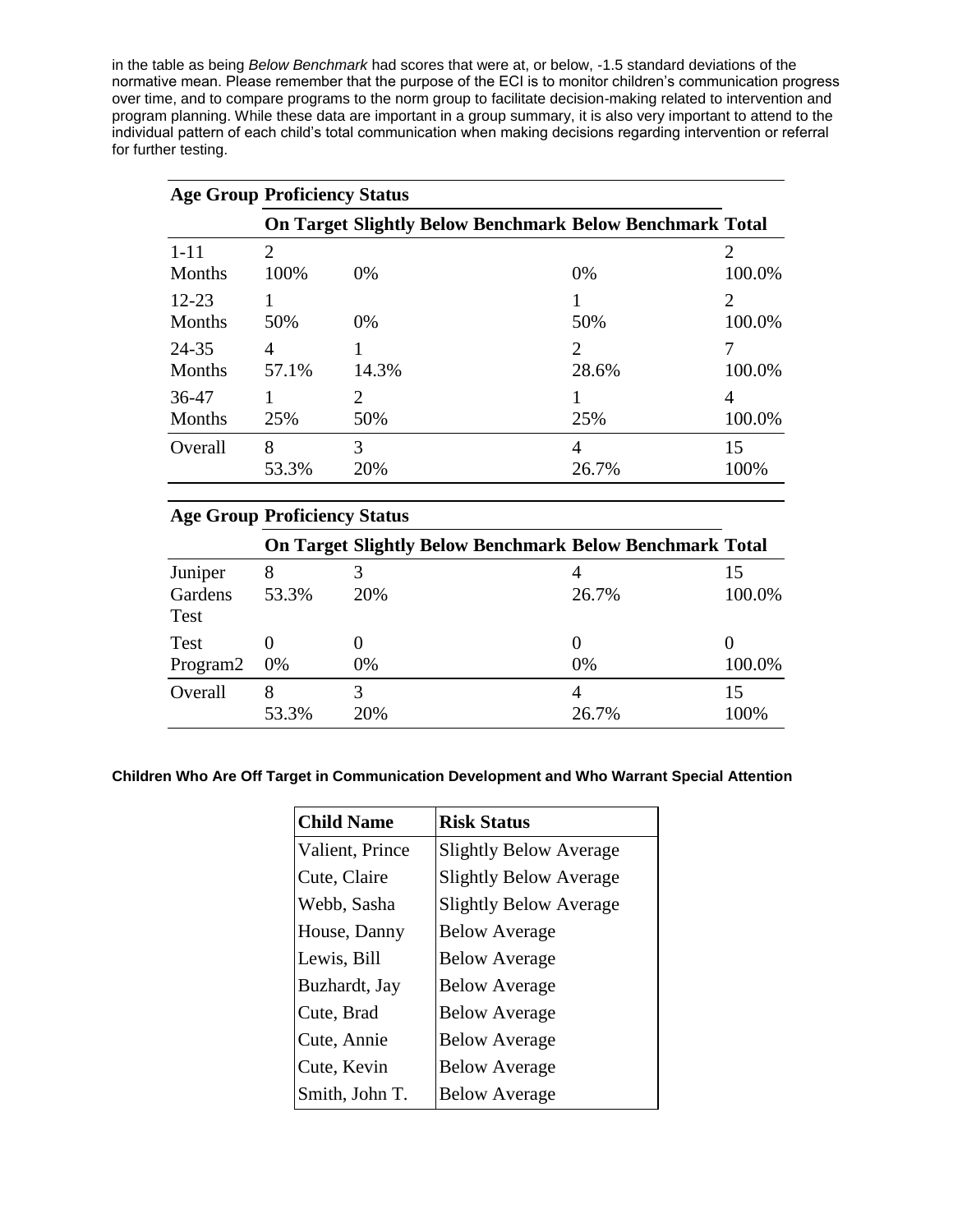#### **Average Trend in Key Skill Elements for Children in the Project**

This frequency histogram shows the number of children at various levels of communication across the range of 0 to 42 (the maximum level), based on their most recent assessments. This distribution provides a look at the communication status of most children in the program and helps fix future goals.

The average rate of gestures.



The average rate of vocalizations (non-words).

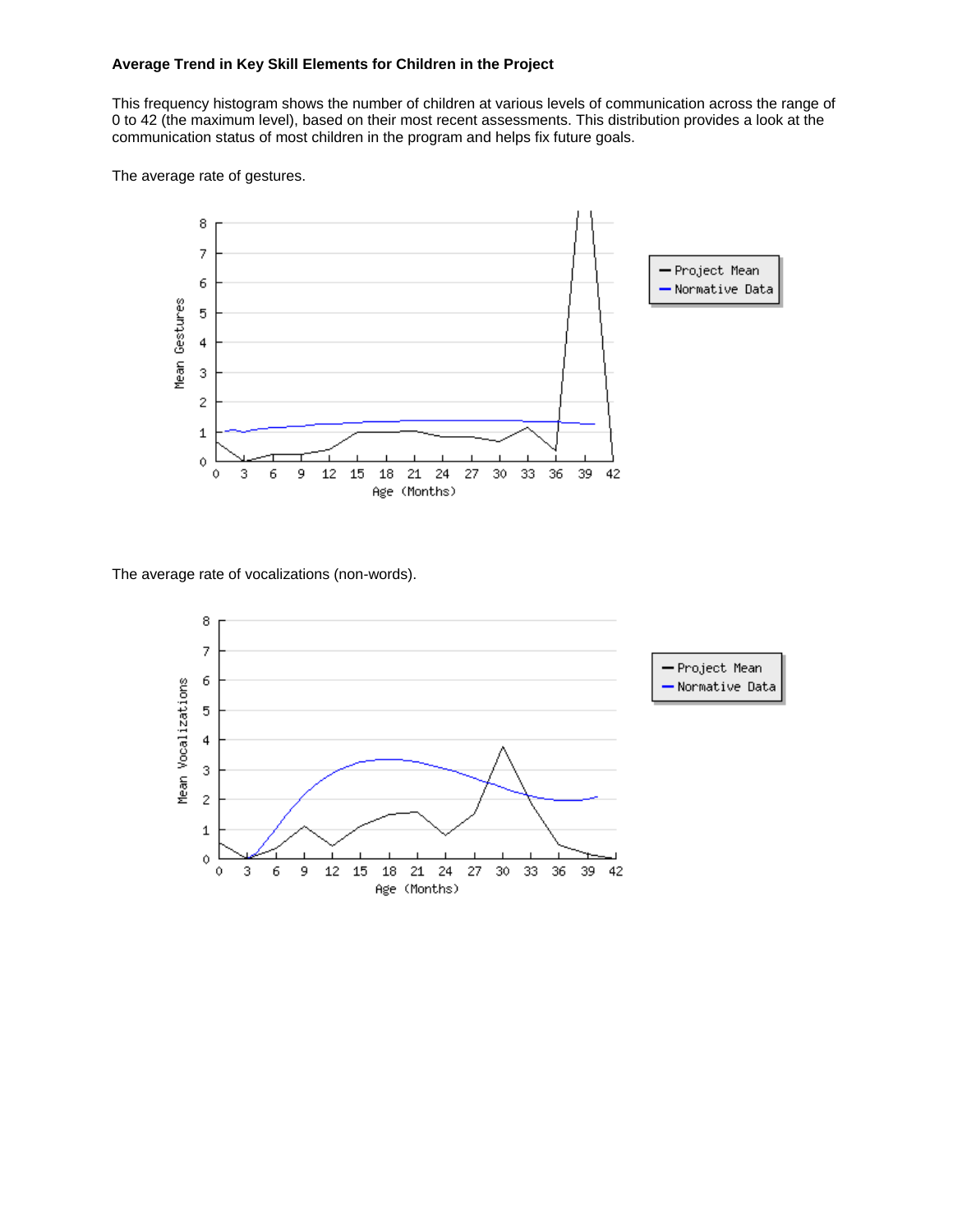The average rate of single word commmunications.



The average rate of multiple word communications.